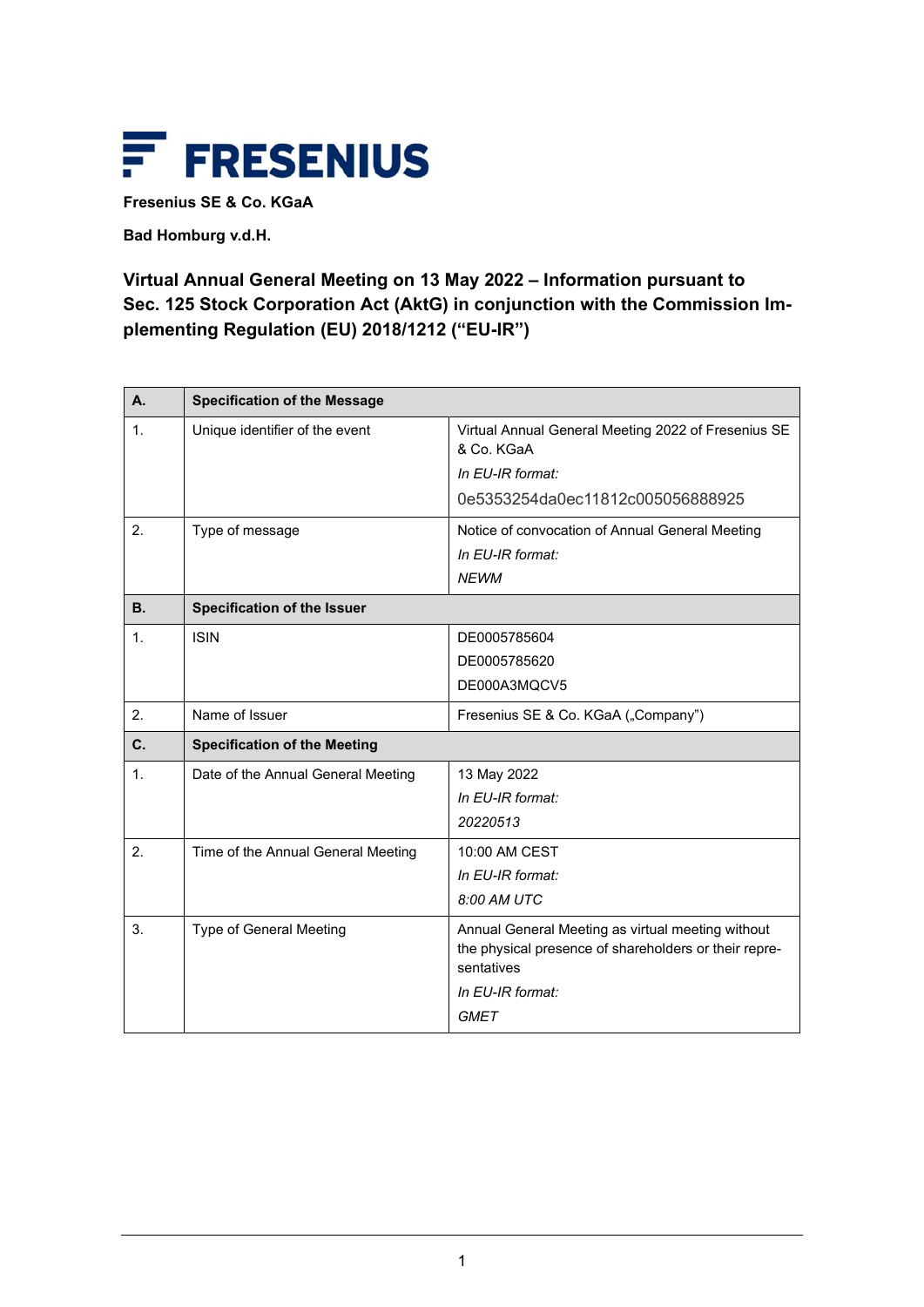| 4. | Location of the Annual General Meeting                                                                                                               | URL to the Company's website for following the An-<br>nual General Meeting by means of electronic video<br>and audio transmission and for exercising sharehold-<br>ers' rights:<br>https://www.fresenius.com/annual-general-meeting<br>Place of the Annual General Meeting as defined by<br>the Stock Corporation Act (AktG):<br>Offices of Fresenius SE & Co. KGaA, Else-Kröner-<br>Str. 1, 61352 Bad Homburg v.d.H. |
|----|------------------------------------------------------------------------------------------------------------------------------------------------------|-----------------------------------------------------------------------------------------------------------------------------------------------------------------------------------------------------------------------------------------------------------------------------------------------------------------------------------------------------------------------------------------------------------------------|
| 5. | Record Date <sup>1</sup>                                                                                                                             | 21 April 2022                                                                                                                                                                                                                                                                                                                                                                                                         |
|    |                                                                                                                                                      | In EU-IR format:                                                                                                                                                                                                                                                                                                                                                                                                      |
|    |                                                                                                                                                      | 20220421                                                                                                                                                                                                                                                                                                                                                                                                              |
| 6. | Uniform Resource Locator (URL)                                                                                                                       | https://www.fresenius.com/annual-general-meeting                                                                                                                                                                                                                                                                                                                                                                      |
| D. | Participation in the Annual General Meeting -<br>Following the virtual Annual General Meeting by means of electronic video and audio<br>transmission |                                                                                                                                                                                                                                                                                                                                                                                                                       |
| 1. | Type of participation by shareholder                                                                                                                 | Following by means of electronic video and audio<br>transmission (also by representatives)<br>(does per se neither constitute a participation within<br>the meaning of the stock corporation law nor an exer-<br>cise of voting right)<br>In EU-IR format:<br>OT (also: PX)                                                                                                                                           |
| 2. | Issuer deadline for notification of partici-<br>pation                                                                                               | Timely registration by the shareholder to follow the<br>Annual General Meeting as well as timely proof of eli-<br>gibility:<br>6 May 2022, 24:00 midnight CEST<br>In EU-IR format:<br>20220506, 10:00 PM UTC                                                                                                                                                                                                          |
| 3. | Issuer deadline for voting                                                                                                                           | n/a                                                                                                                                                                                                                                                                                                                                                                                                                   |
| D. | Participation in the Annual General Meeting -<br>Voting by electronic postal ballot                                                                  |                                                                                                                                                                                                                                                                                                                                                                                                                       |
| 1. | Type of participation by shareholder                                                                                                                 | Exercise of electronic postal ballot (also by represent-<br>atives)<br>(does not per se constitute a participation within the<br>meaning of the stock corporation law)<br>In EU-IR format:<br>EV (also: PX)                                                                                                                                                                                                           |

<span id="page-1-0"></span><sup>&</sup>lt;sup>1</sup> Please note that the so-called Record Date according to the formal pre-requisites of the EU-IR is a technical date in relation to banks' requirements, which is not necessarily identical to the record date according to sec. 123 para 4 sentence 2 Stock Corporation Act (AktG). Please find more details to the record date in accordance with the stock corporation law in the Company's convocation document.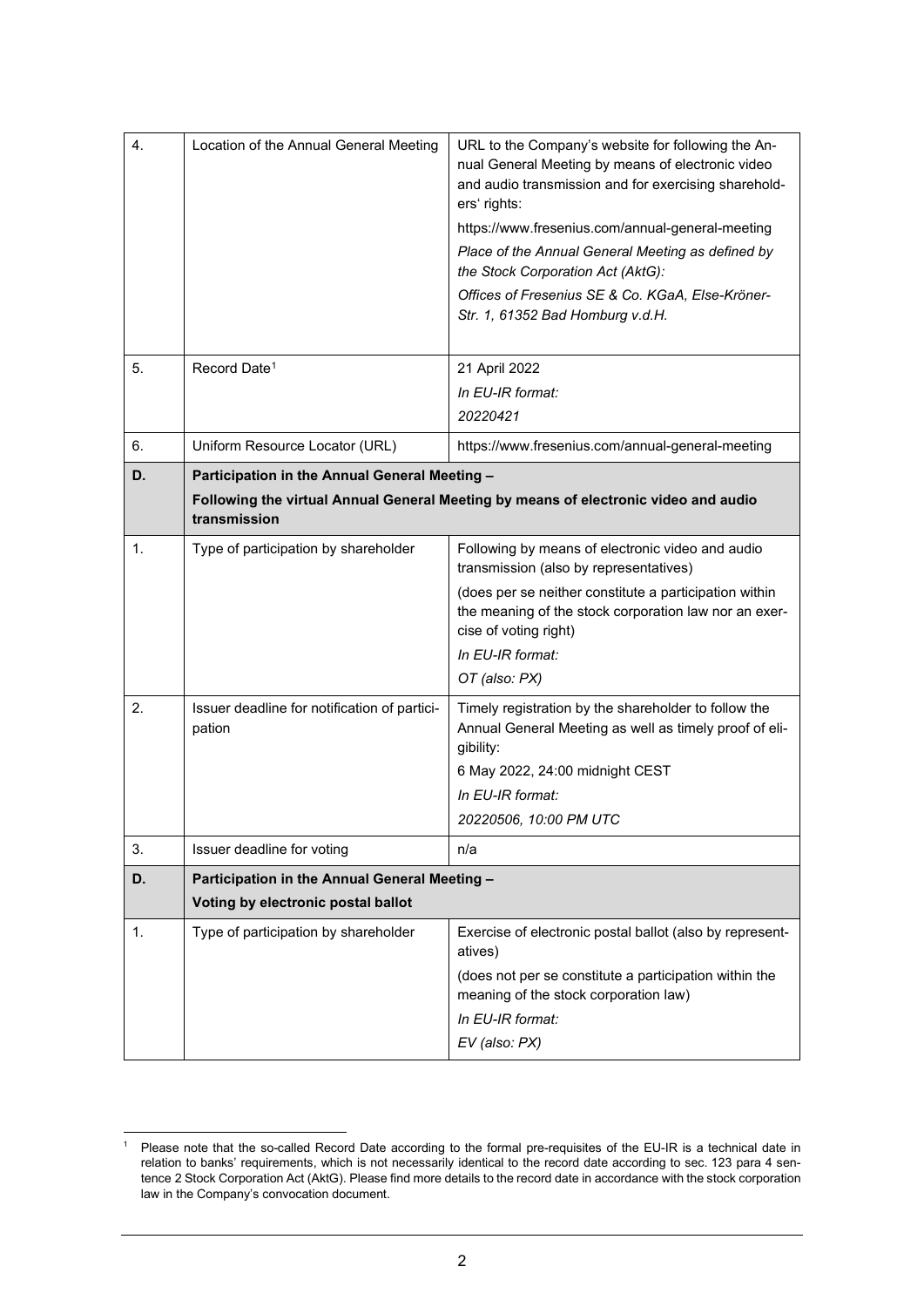| 2.             | Issuer deadline for notification of partici-<br>pation | Timely registration by the shareholder to follow the<br>Annual General Meeting as well as timely proof of eli-<br>gibility:<br>6 May 2022, 24:00 midnight CEST<br>In EU-IR format:<br>20220506, 10:00 PM UTC                                                                                                                                            |
|----------------|--------------------------------------------------------|---------------------------------------------------------------------------------------------------------------------------------------------------------------------------------------------------------------------------------------------------------------------------------------------------------------------------------------------------------|
| 3.             | Issuer deadline for voting                             | For the submission of votes by electronic postal ballot<br>or the revocation or amendment thereof, the Com-<br>pany has established the password-protected share-<br>holder portal that can be accessed at<br>https://www.fresenius.com/annual-general-meeting<br>on the day of the virtual Annual General Meeting until<br>the commencement of voting. |
|                |                                                        |                                                                                                                                                                                                                                                                                                                                                         |
| D.             | Participation in the Annual General Meeting -          |                                                                                                                                                                                                                                                                                                                                                         |
|                | <b>Voting by Company Proxies</b>                       |                                                                                                                                                                                                                                                                                                                                                         |
| $\mathbf{1}$ . | Type of participation by shareholder                   | Granting of power of attorney and instruction to Com-<br>pany nominated Proxies (also by representatives)<br>In EU-IR format:<br><b>PX</b>                                                                                                                                                                                                              |
| 2.             | Issuer deadline for notification of partici-<br>pation | Timely registration by the shareholder to follow the<br>Annual General Meeting as well as timely proof of eli-<br>gibility:<br>6 May 2022, 24:00 midnight CEST<br>In EU-IR format:<br>20220506, 10:00 PM UTC                                                                                                                                            |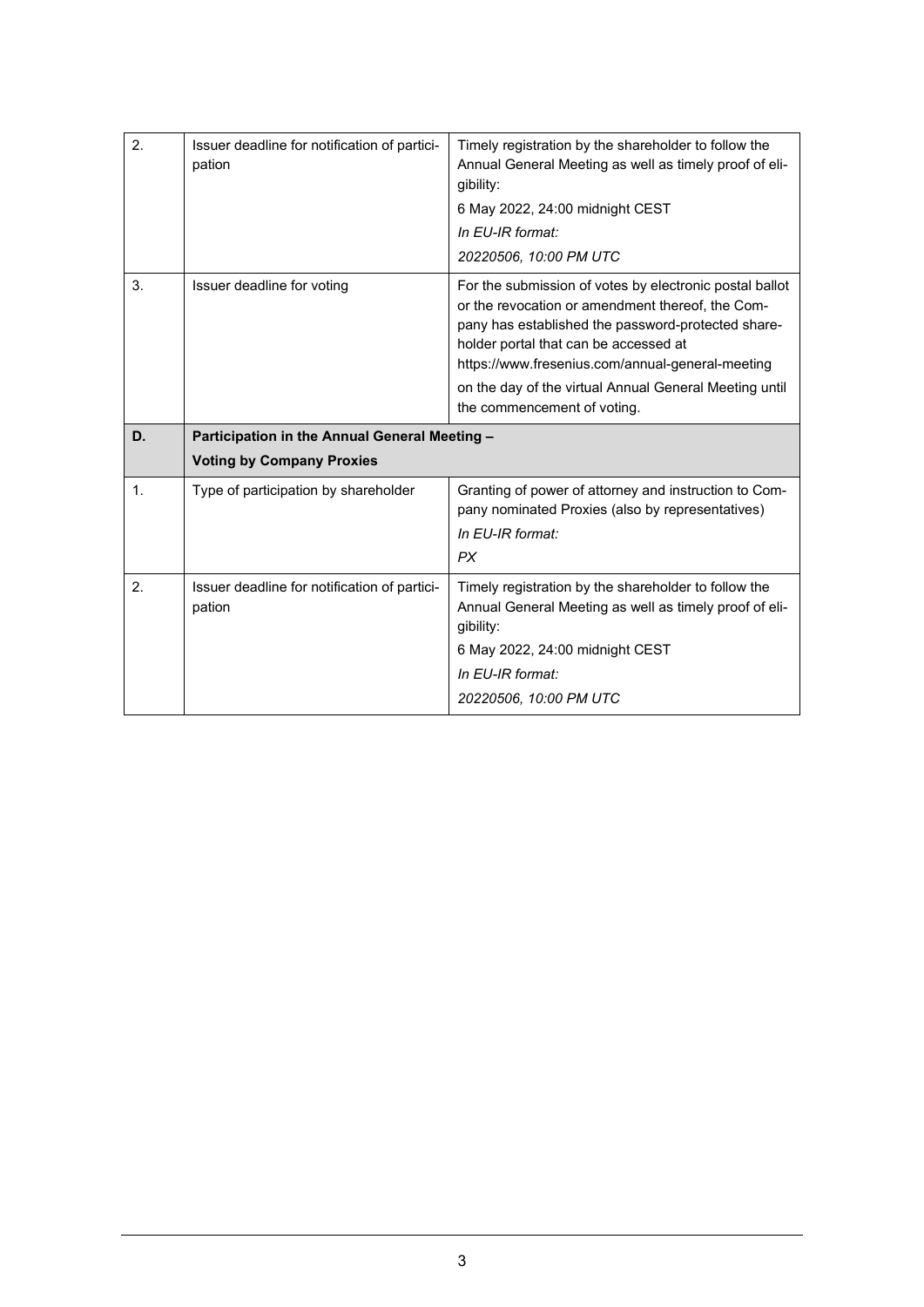| 3. | Issuer deadline for notification of partici-<br>pation | Depending on the way of communication:<br>a)                                                                                                                                                                                                                                                                                                                                                                                              |
|----|--------------------------------------------------------|-------------------------------------------------------------------------------------------------------------------------------------------------------------------------------------------------------------------------------------------------------------------------------------------------------------------------------------------------------------------------------------------------------------------------------------------|
|    |                                                        | The Company has established a password-protected<br>shareholder portal for granting powers of attorney and<br>instructions to the proxies nominated by the Company<br>or for revoking or amending such powers of attorney,<br>which can be accessed under                                                                                                                                                                                 |
|    |                                                        | https://www.fresenius.com/annual-general-meeting                                                                                                                                                                                                                                                                                                                                                                                          |
|    |                                                        | both on the day of the virtual Annual General Meeting<br>and until the start of voting.                                                                                                                                                                                                                                                                                                                                                   |
|    |                                                        | b)                                                                                                                                                                                                                                                                                                                                                                                                                                        |
|    |                                                        | In addition, shareholders may also use the proxy form<br>that they receive together with the voting card for the<br>virtual Annual General Meeting to grant powers of at-<br>torney and instructions to the Company's proxies. The<br>completed form can be sent to the Company prior to<br>the Annual General Meeting to the following address:<br>Fresenius SE & Co. KGaA                                                               |
|    |                                                        | Investor Relations & Sustainability                                                                                                                                                                                                                                                                                                                                                                                                       |
|    |                                                        | c/o Computershare Operations Center                                                                                                                                                                                                                                                                                                                                                                                                       |
|    |                                                        | 80249 München                                                                                                                                                                                                                                                                                                                                                                                                                             |
|    |                                                        | E-Mail: FreseniusSE-HV2022@computershare.de                                                                                                                                                                                                                                                                                                                                                                                               |
|    |                                                        | In this case, for organizational reasons, the form must<br>be received by the Company at the above postal ad-<br>dress or e-mail address no later than:                                                                                                                                                                                                                                                                                   |
|    |                                                        | 12 May 2022, 06:00 PM CEST                                                                                                                                                                                                                                                                                                                                                                                                                |
|    |                                                        | In EU-IR format:                                                                                                                                                                                                                                                                                                                                                                                                                          |
|    |                                                        | 20220512, 4:00 PM UTC                                                                                                                                                                                                                                                                                                                                                                                                                     |
|    |                                                        |                                                                                                                                                                                                                                                                                                                                                                                                                                           |
| Е. | Agenda-<br>Agenda item 1                               |                                                                                                                                                                                                                                                                                                                                                                                                                                           |
| 1. | Unique identifier of agenda item                       | $\mathbf{1}$                                                                                                                                                                                                                                                                                                                                                                                                                              |
| 2. | Title of agenda item                                   | Presentation of the Annual Financial Statements and<br>the Consolidated Financial Statements, each ap-<br>proved by the Supervisory Board, the Management<br>Reports for Fresenius SE & Co. KGaA and the Group<br>and the Report of the Supervisory Board of Fresenius<br>SE & Co. KGaA for the Fiscal Year 2021; Resolution<br>on the Approval of the Annual Financial Statements of<br>Fresenius SE & Co. KGaA for the Fiscal Year 2021 |
| 3. | URL of the materials                                   | https://www.fresenius.com/annual-general-meeting                                                                                                                                                                                                                                                                                                                                                                                          |
| 4. | Vote                                                   | <b>Binding vote</b><br>In EU-IR format: BV                                                                                                                                                                                                                                                                                                                                                                                                |
| 5. | Alternative voting options                             | Vote in favour, vote against, abstention<br>In EU-IR format: VF, VA, AB                                                                                                                                                                                                                                                                                                                                                                   |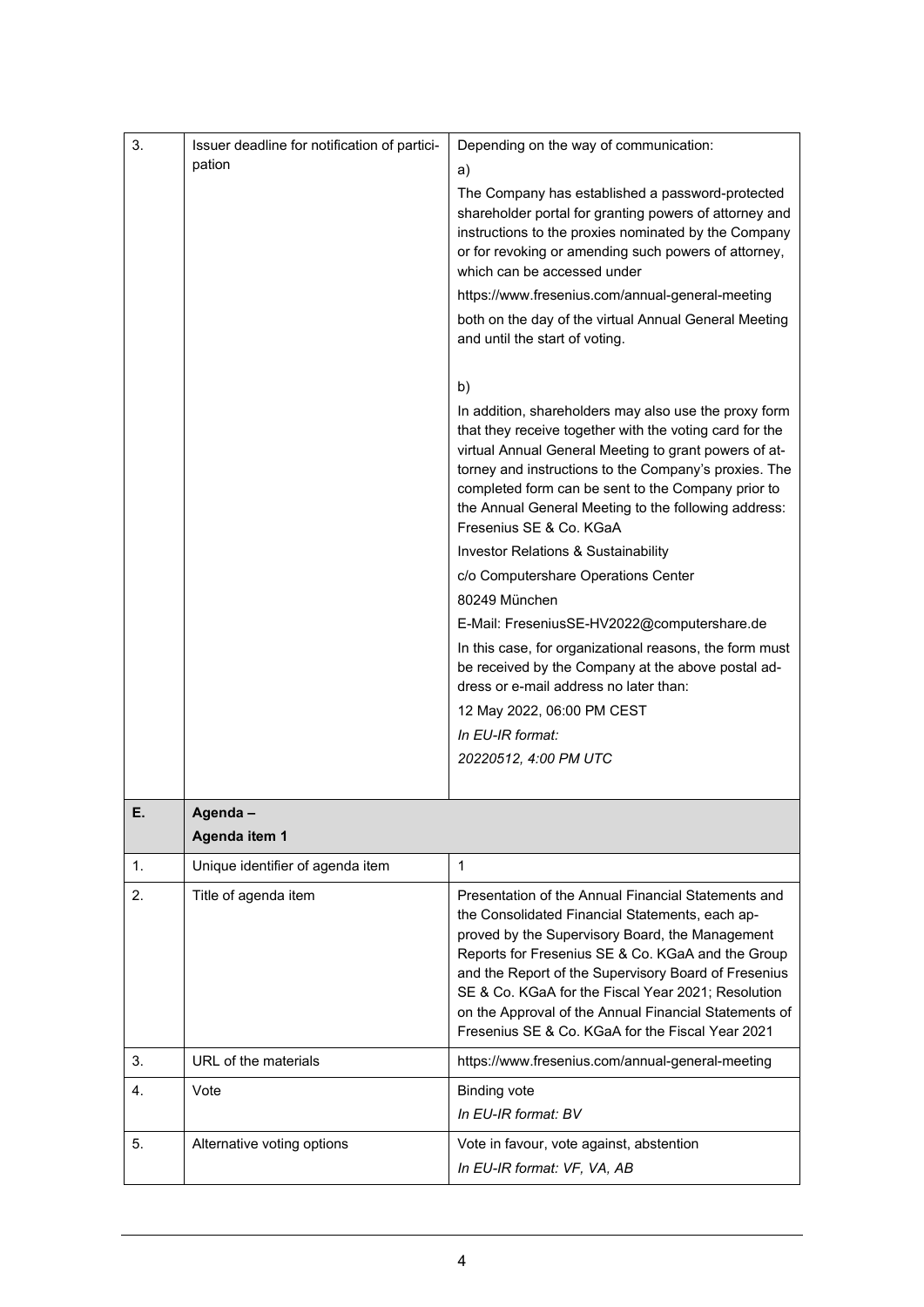| Е. | Agenda-<br>Agenda item 2         |                                                                                                                                                                                    |
|----|----------------------------------|------------------------------------------------------------------------------------------------------------------------------------------------------------------------------------|
| 1. | Unique identifier of agenda item | $\overline{2}$                                                                                                                                                                     |
| 2. | Title of agenda item             | Resolution on the Allocation of the Distributable Profit                                                                                                                           |
| 3. | URL of the materials             | https://www.fresenius.com/annual-general-meeting                                                                                                                                   |
| 4. | Vote                             | <b>Binding vote</b><br>In EU-IR format: BV                                                                                                                                         |
| 5. | Alternative voting options       | Vote in favour, vote against, abstention<br>In EU-IR format: VF, VA, AB                                                                                                            |
| Е. | Agenda-<br>Agenda item 3         |                                                                                                                                                                                    |
| 1. | Unique identifier of agenda item | 3                                                                                                                                                                                  |
| 2. | Title of agenda item             | Resolution on the Approval of the Actions of the<br>General Partner for the Fiscal Year 2021                                                                                       |
| 3. | URL of the materials             | https://www.fresenius.com/annual-general-meeting                                                                                                                                   |
| 4. | Vote                             | <b>Binding vote</b>                                                                                                                                                                |
|    |                                  | In EU-IR format: BV                                                                                                                                                                |
| 5. | Alternative voting options       | Vote in favour, vote against, abstention<br>In EU-IR format: VF, VA, AB                                                                                                            |
| Е. | Agenda-<br>Agenda item 4         |                                                                                                                                                                                    |
| 1. | Unique identifier of agenda item | 4                                                                                                                                                                                  |
| 2. | Title of agenda item             | Resolution on the Approval of the Actions of the Su-<br>pervisory Board for the Fiscal Year 2021                                                                                   |
| 3. | URL of the materials             | https://www.fresenius.com/annual-general-meeting                                                                                                                                   |
| 4. | Vote                             | <b>Binding vote</b><br>In EU-IR format: BV                                                                                                                                         |
| 5. | Alternative voting options       | Vote in favour, vote against, abstention<br>In EU-IR format: VF, VA, AB                                                                                                            |
| Ε. | Agenda-                          |                                                                                                                                                                                    |
|    | Agenda item 5                    |                                                                                                                                                                                    |
| 1. | Unique identifier of agenda item | 5                                                                                                                                                                                  |
| 2. | Title of agenda item             | Election of the Auditor and Group Auditor for the Fis-<br>cal Year 2022 and of the Auditor for the potential Re-<br>view of Financial Information during the Course of the<br>Year |
| 3. | URL of the materials             | https://www.fresenius.com/annual-general-meeting                                                                                                                                   |
| 4. | Vote                             | <b>Binding vote</b><br>In EU-IR format: BV                                                                                                                                         |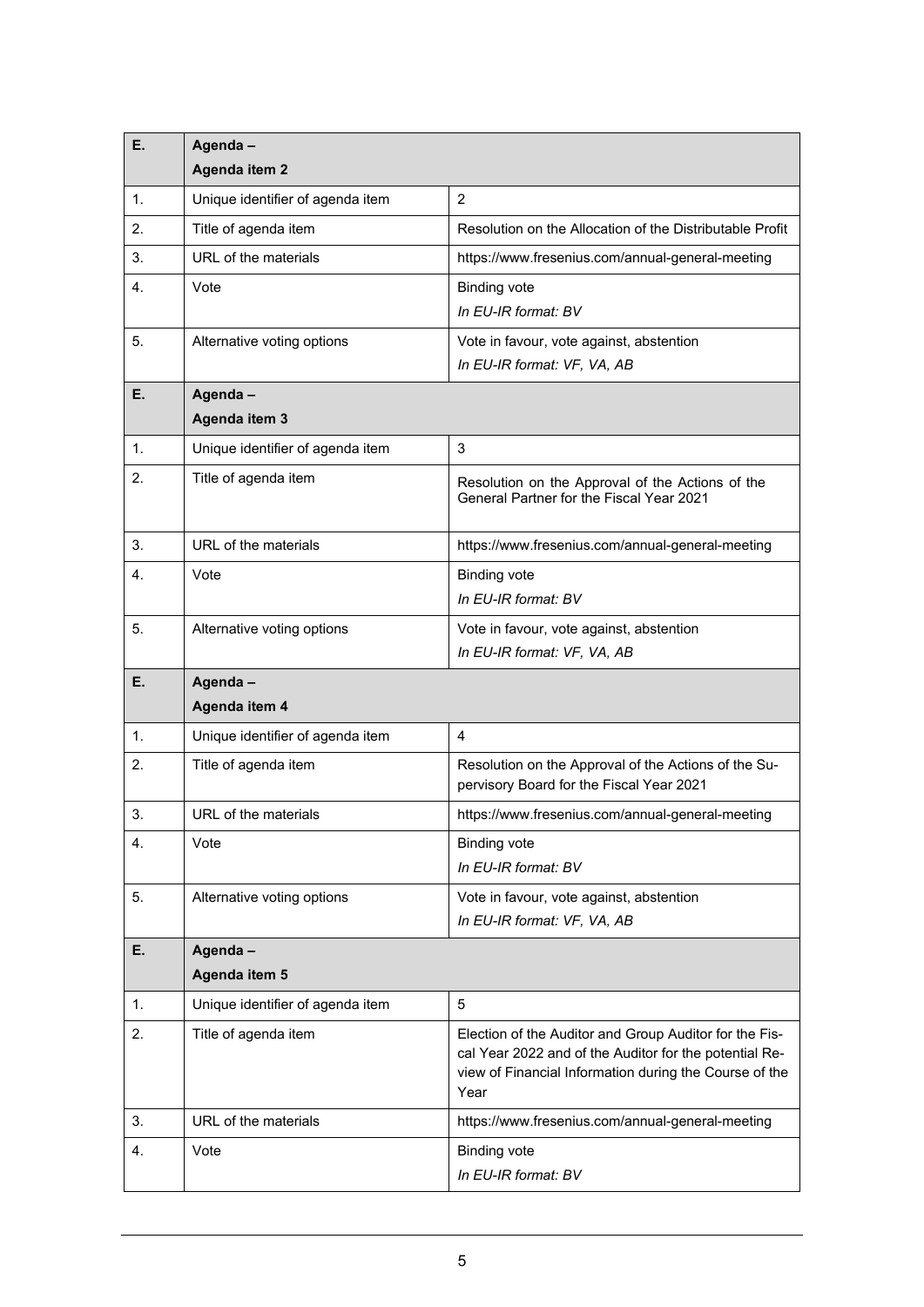| 5. | Alternative voting options       | Vote in favour, vote against, abstention<br>In EU-IR format: VF, VA, AB                          |
|----|----------------------------------|--------------------------------------------------------------------------------------------------|
| Е. | Agenda-<br>Agenda item 6         |                                                                                                  |
| 1. | Unique identifier of agenda item | 6                                                                                                |
| 2. | Title of agenda item             | Resolution on the Approval of the Compensation Re-<br>port for the Fiscal Year 2021              |
| 3. | URL of the material              | https://www.fresenius.com/annual-general-meeting                                                 |
| 4. | Vote                             | Advisory vote<br>In EU-IR format: AV                                                             |
| 5. | Alternative voting options       | Vote in favour, vote against, abstention<br>In EU-IR format: VF, VA, AB                          |
| Е. | Agenda-<br>Agenda item 7.1       |                                                                                                  |
| 1. | Unique identifier of agenda item | 7.1                                                                                              |
| 2. | Title of agenda item             | Resolution on the Election of two new members of the<br>Supervisory Board - Ms. Susanne Zeidler  |
| 3. | URL of the materials             | https://www.fresenius.com/annual-general-meeting                                                 |
| 4. | Vote                             | <b>Binding vote</b><br>In EU-IR format: BV                                                       |
| 5. | Alternative voting options       | Vote in favour, vote against, abstention<br>In EU-IR format: VF, VA, AB                          |
| Е. | Agenda-<br>Agenda item 7.2       |                                                                                                  |
| 1. | Unique identifier of agenda item | 7.2                                                                                              |
| 2. | Title of agenda item             | Resolution on the Election of two new members of the<br>Supervisory Board - Dr. Christoph Zindel |
| 3. | URL of the materials             | https://www.fresenius.com/annual-general-meeting                                                 |
| 4. | Vote                             | <b>Binding vote</b><br>In EU-IR format: BV                                                       |
| 5. | Alternative voting options       | Vote in favour, vote against, abstention<br>In EU-IR format: VF, VA, AB                          |
| Е. | Agenda-                          |                                                                                                  |
|    | Agenda item 8                    |                                                                                                  |
| 1. | Unique identifier of agenda item | 8                                                                                                |
| 2. | Title of agenda item             | Resolution on the Election of a new member of the<br>Joint Committee                             |
| 3. | URL of the materials             | https://www.fresenius.com/annual-general-meeting                                                 |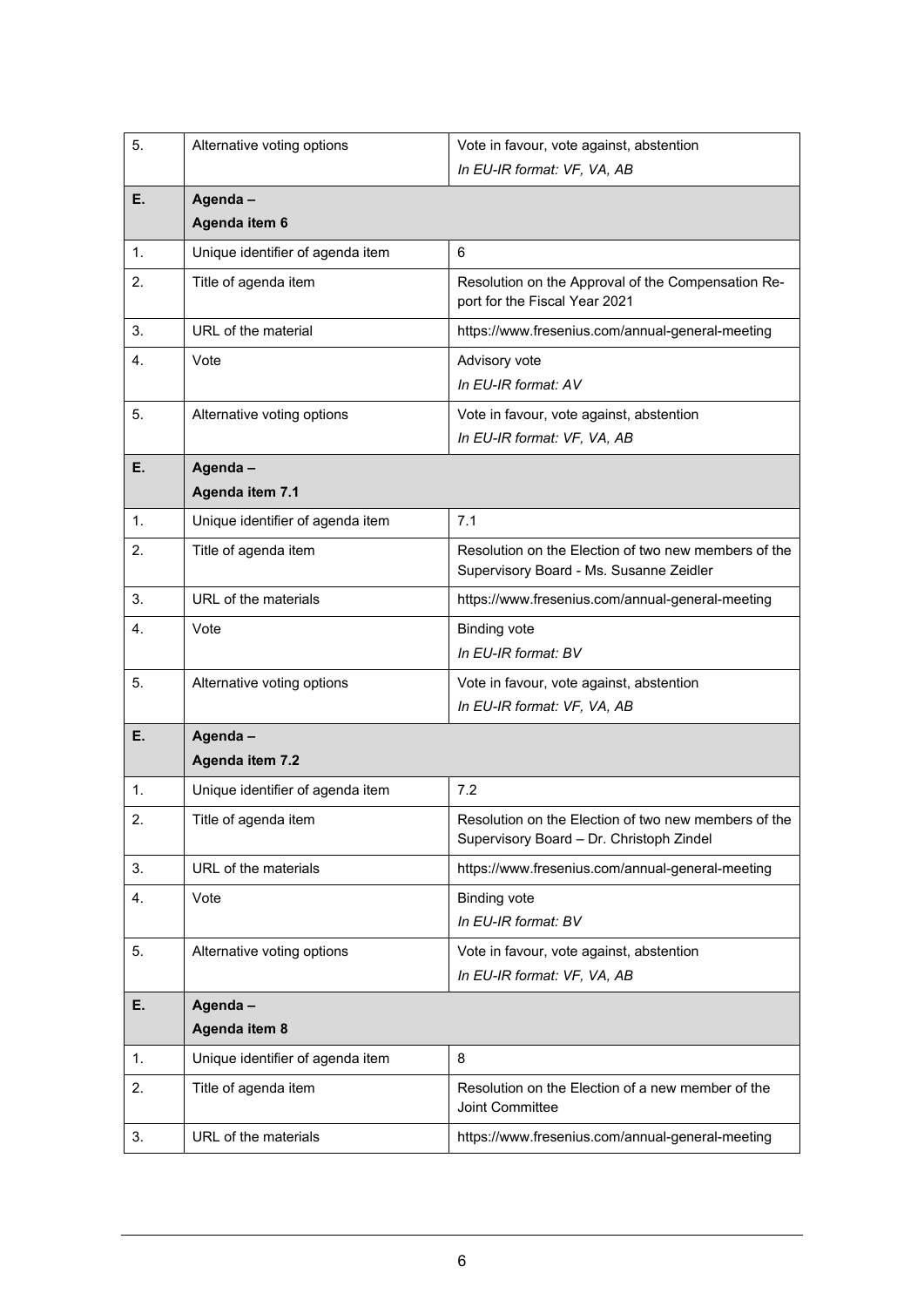| 4. | Vote                             | <b>Binding vote</b>                                                                                                                                                                                                                                                                                                                                                                                                                                   |
|----|----------------------------------|-------------------------------------------------------------------------------------------------------------------------------------------------------------------------------------------------------------------------------------------------------------------------------------------------------------------------------------------------------------------------------------------------------------------------------------------------------|
|    |                                  | In EU-IR format: BV                                                                                                                                                                                                                                                                                                                                                                                                                                   |
| 5. | Alternative voting options       | Vote in favour, vote against, abstention                                                                                                                                                                                                                                                                                                                                                                                                              |
|    |                                  | In EU-IR format: VF, VA, AB                                                                                                                                                                                                                                                                                                                                                                                                                           |
| Е. | Agenda-                          |                                                                                                                                                                                                                                                                                                                                                                                                                                                       |
|    | Agenda item 9                    |                                                                                                                                                                                                                                                                                                                                                                                                                                                       |
| 1. | Unique identifier of agenda item | 9                                                                                                                                                                                                                                                                                                                                                                                                                                                     |
| 2. | Title of agenda item             | Resolution on the Cancellation of the Existing Author-<br>ized Capital I and on the Creation of a New Author-<br>ized Capital I (2022) and a Corresponding Amend-<br>ment to the Articles of Association                                                                                                                                                                                                                                              |
| 3. | URL of the materials             | https://www.fresenius.com/annual-general-meeting                                                                                                                                                                                                                                                                                                                                                                                                      |
| 4. | Vote                             | <b>Binding vote</b>                                                                                                                                                                                                                                                                                                                                                                                                                                   |
|    |                                  | In EU-IR format: BV                                                                                                                                                                                                                                                                                                                                                                                                                                   |
| 5. | Alternative voting options       | Vote in favour, vote against, abstention                                                                                                                                                                                                                                                                                                                                                                                                              |
|    |                                  | In EU-IR format: VF, VA, AB                                                                                                                                                                                                                                                                                                                                                                                                                           |
| Е. | Agenda-                          |                                                                                                                                                                                                                                                                                                                                                                                                                                                       |
|    | Agenda item 10                   |                                                                                                                                                                                                                                                                                                                                                                                                                                                       |
| 1. | Unique identifier of agenda item | 10                                                                                                                                                                                                                                                                                                                                                                                                                                                    |
| 2. | Title of agenda item             | Resolution on the Cancellation of the Existing Authori-<br>zation to issue Option Bonds and / or Convertible<br>Bonds dated May 18, 2018 and the Associated Con-<br>ditional Capital III, and on the Creation of a New Au-<br>thorization to issue Option Bonds and / or Convertible<br>Bonds, on the Exclusion of Subscription Rights and<br>on the Creation of Conditional Capital and corre-<br>sponding Amendments to the Articles of Association |
| 3. | URL of the materials             | https://www.fresenius.com/annual-general-meeting                                                                                                                                                                                                                                                                                                                                                                                                      |
| 4. | Vote                             | <b>Binding vote</b>                                                                                                                                                                                                                                                                                                                                                                                                                                   |
|    |                                  | In EU-IR format: BV                                                                                                                                                                                                                                                                                                                                                                                                                                   |
| 5. | Alternative voting options       | Vote in favour, vote against, abstention                                                                                                                                                                                                                                                                                                                                                                                                              |
|    |                                  | In EU-IR format VF, VA, AB                                                                                                                                                                                                                                                                                                                                                                                                                            |
| Е. | Agenda-                          |                                                                                                                                                                                                                                                                                                                                                                                                                                                       |
|    | Agenda item 11                   |                                                                                                                                                                                                                                                                                                                                                                                                                                                       |
| 1. | Unique identifier of agenda item | 11                                                                                                                                                                                                                                                                                                                                                                                                                                                    |
| 2. | Title of agenda item             | Resolution on the Cancellation of the Authorization to<br>Purchase and Use Own Shares pursuant to sec. 71<br>(1) no. 8 AktG granted by Resolution of the Annual<br>General Meeting of May 18, 2018, and an Authoriza-<br>tion to Purchase and Use Own Shares pursuant to<br>sec. 71 (1) no. 8 AktG and on the Exclusion of Sub-<br>scription Rights                                                                                                   |
| 3. | URL of the materials             | https://www.fresenius.com/annual-general-meeting                                                                                                                                                                                                                                                                                                                                                                                                      |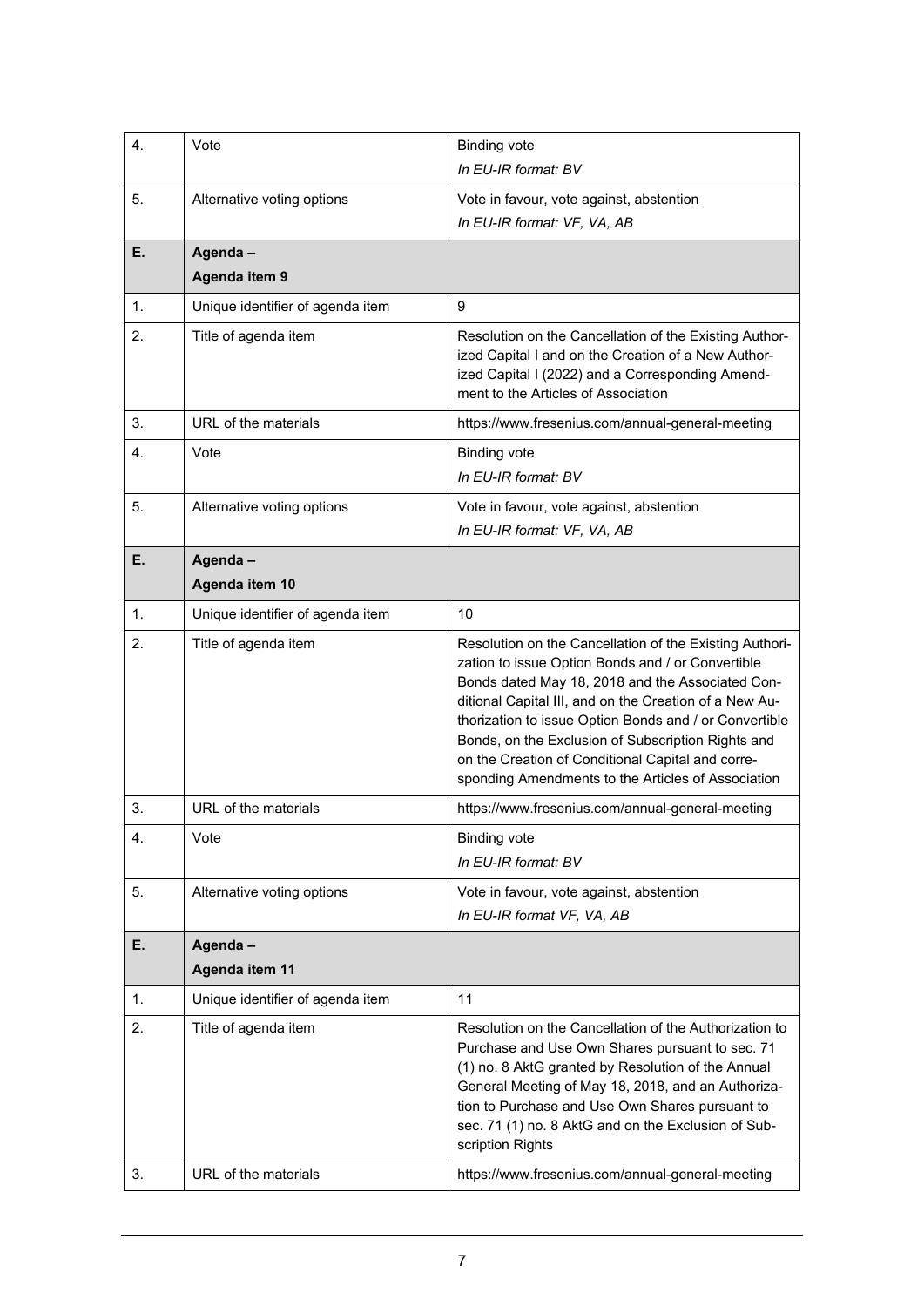| 4. | Vote                                                                                                                  | <b>Binding vote</b>                                                                                                                                                  |
|----|-----------------------------------------------------------------------------------------------------------------------|----------------------------------------------------------------------------------------------------------------------------------------------------------------------|
|    |                                                                                                                       | In EU-IR format: BV                                                                                                                                                  |
| 5. | Alternative voting options                                                                                            | Vote in favour, vote against, abstention<br>In EU-IR format: VF, VA, AB                                                                                              |
| Е. | Agenda-                                                                                                               |                                                                                                                                                                      |
|    | Agenda item 12                                                                                                        |                                                                                                                                                                      |
| 1. | Unique identifier of agenda item                                                                                      | 12                                                                                                                                                                   |
| 2. | Title of agenda item                                                                                                  | Resolution on the Re-Authorization to utilize Equity<br>Derivatives to purchase Own Shares subject to Exclu-<br>sion of any Tender Right                             |
| 3. | URL of the materials                                                                                                  | https://www.fresenius.com/annual-general-meeting                                                                                                                     |
| 4. | Vote                                                                                                                  | <b>Binding vote</b><br>In EU-IR format: BV                                                                                                                           |
| 5. | Alternative voting options                                                                                            | Vote in favour, vote against, abstention<br>In EU-IR format: VF, VA, AB                                                                                              |
| F. |                                                                                                                       | Specification of the deadlines regarding the exercise of other shareholders rights -                                                                                 |
|    | Motions by shareholders to amend the Agenda                                                                           |                                                                                                                                                                      |
| 1. | Object of deadline                                                                                                    | Motions by shareholders to amend the agenda pursu-<br>ant to sec. 122 para 2 in conjunction with sec. 278<br>para 3 Stock Corporation Act (AktG)                     |
| 2. | Applicable issuer deadline                                                                                            | 28 April 2022, 24:00 midnight CEST                                                                                                                                   |
|    |                                                                                                                       | In EU-IR format:20220428, 10:00 PM UTC                                                                                                                               |
| F. | Specification of the deadlines regarding the exercise of other shareholders rights -<br><b>Counter-motions</b>        |                                                                                                                                                                      |
| 1. | Object of deadline                                                                                                    | Transmission of counter-motions by shareholders<br>pursuant to sec. 126 para 1 in conjunction with<br>sec. 278 para 3 Stock Corporation Act (AktG)                   |
| 2. | Applicable issuer deadline                                                                                            | 28 April 2022, 24:00 midnight CEST                                                                                                                                   |
|    |                                                                                                                       | In EU-IR format: 20210506, 10:00 PM UTC                                                                                                                              |
| F. | Specification of the deadlines regarding the exercise of other shareholders rights -<br><b>Proposals for election</b> |                                                                                                                                                                      |
| 1. | Object of deadline                                                                                                    | Transmission of proposals for election by sharehold-<br>ers pursuant to sec. 127 in conjunction with sec. 278<br>para 3 Stock Corporation Act (AktG)                 |
| 2. | Applicable issuer deadline                                                                                            | 28 April 2022, 24:00 midnight CEST<br>In EU-IR format: 20220428, 10:00 PM UTC                                                                                        |
|    |                                                                                                                       |                                                                                                                                                                      |
| F. |                                                                                                                       | Specification of the deadlines regarding the exercise of other shareholders rights -<br>Submission of questions by shareholders by means of electronic communication |
|    |                                                                                                                       |                                                                                                                                                                      |
| 1. | Object of deadline                                                                                                    | Submission of questions by shareholders by means<br>of electronic communication pursuant to sec. 1 para 2<br>sentence 1 no. 3, sentence 2 COVMG                      |